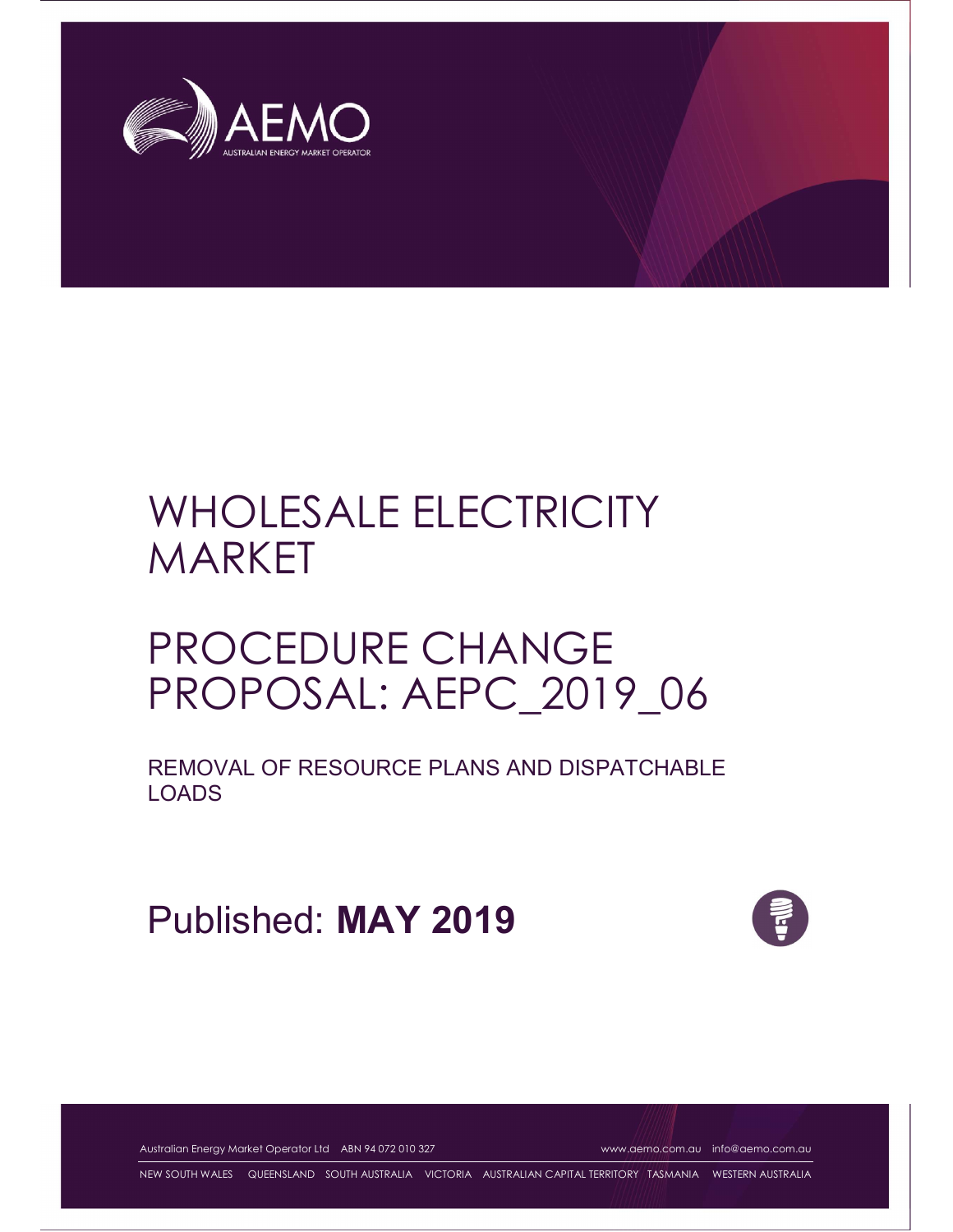

PROCEDURE CHANGE PROPOSAL: AEPC\_2019\_06



© 2019 Australian Energy Market Operator Limited. The material in this publication may be used in accordance with the copyright permissions on AEMO's website.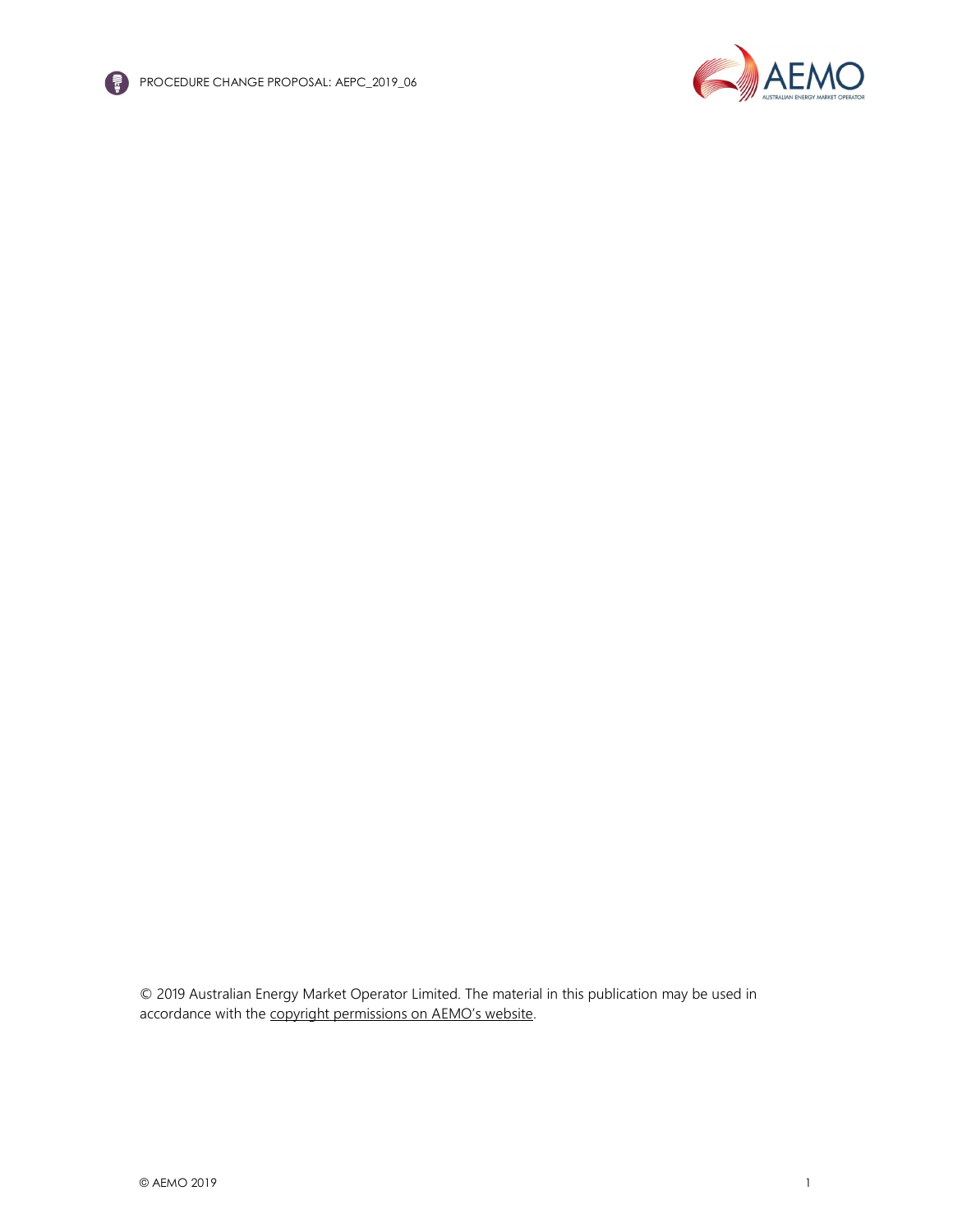

# EXECUTIVE SUMMARY

| Change requested by:               | AEMO                                                              |
|------------------------------------|-------------------------------------------------------------------|
| Date submitted:                    | 8 May 2019                                                        |
| Type of Procedure Change Proposal: | Amendment                                                         |
| Market Procedures affected:        | <b>Balancing Facility Requirements</b>                            |
|                                    | <b>Balancing Market Forecast</b>                                  |
|                                    | Certification of Reserve Capacity                                 |
|                                    | Determination of DSM Dispatch Payment Tranches<br>and Adjustments |
|                                    | Settlement                                                        |
|                                    | Determining Loss Factors                                          |

The publication of this Procedure Change Proposal and the accompanying call for submissions, commences the Procedure Change Process conducted by AEMO to consider proposed amendments to the Market Procedures for Balancing Facility Requirements, Balancing Market Forecast, Certification of Reserve Capacity, Determination of DSM Dispatch Payment Tranches and Adjustments, Settlement and Determining Loss Factors under the Wholesale Electricity Market (WEM) Rules.

On 29 October 2018, the Rule Change Panel published its final decision on AEMO's Rule Change Proposal: Removal of Resource Plans and Dispatchable Loads (RC\_2014\_06). The former Independent Market Operator (IMO) originally submitted the Rule Change Proposal on 28 January 2015. The Rule Change Proposal included the following key changes:

- Remove the concept of Resource Plans from the WEM Rules
- Remove the concept of the Dispatchable Load Facility Class from the WEM Rules
- Extend the STEM window by one hour
- Provide clarification of the STEM Submission parameter update process
- Remove the obligation for Market Participants to access STEM Auction results by a certain time, and for the market operator to contact Market Participants that could not access their STEM Auction results in the required timeframe
- Remove the requirement for Market Generators to provide Fuel Declaration updates

The Rule Change Panel decided to approve the proposed Amending Rules, as modified, following the second submission period. The proposed Amending Rules contained changes to Protected Provisions and were therefore required to also be approved by the Minister for Energy. The Minister approved the proposed Amending Rules on 26 November 2018.

The proposed Amending Rules come into effect on 1 July 2019. This Procedure Change Proposal addresses the necessary consequential changes to AEMO's Market Procedures, as required to be developed or amended under clause 2.10.3 of the WEM Rules.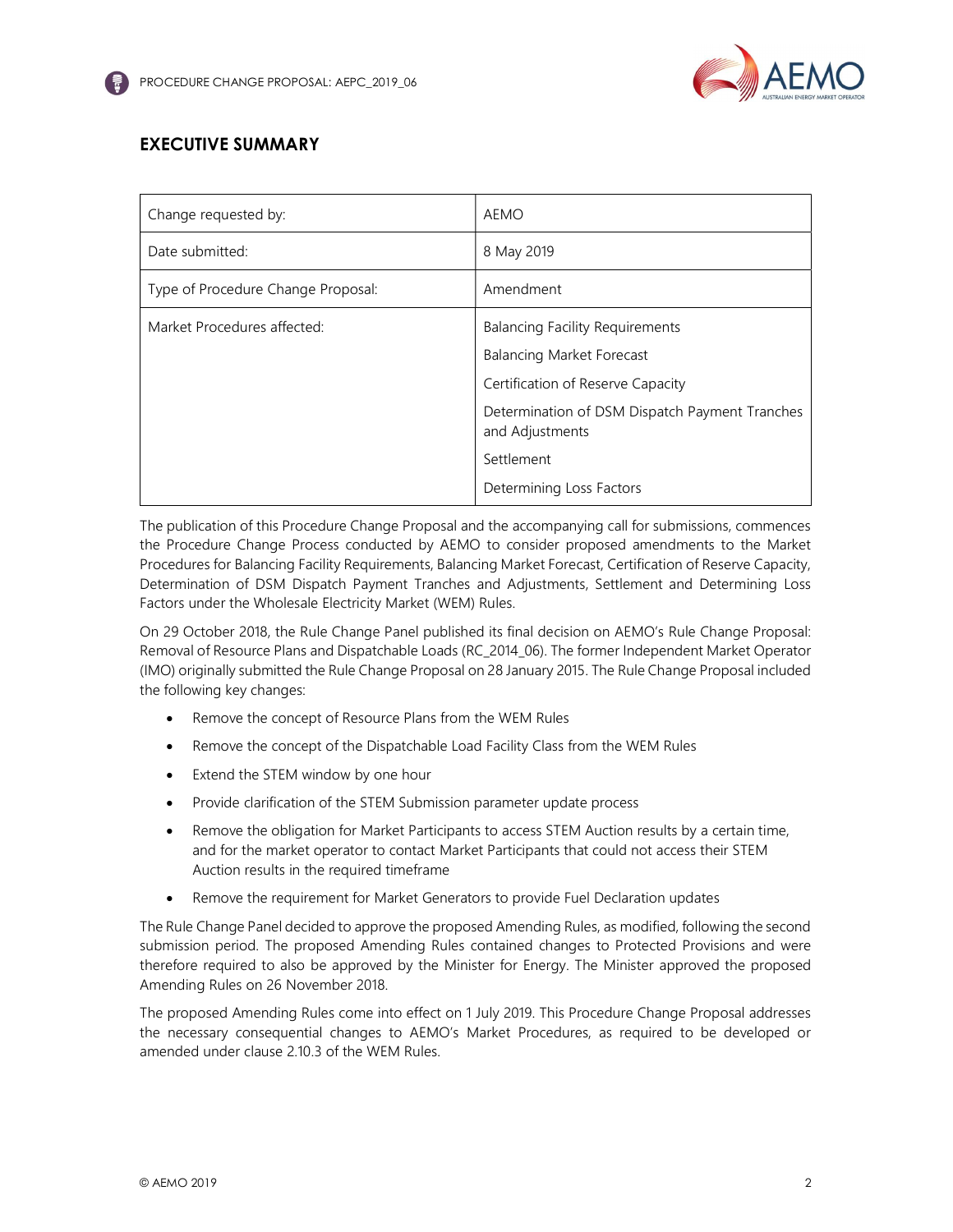

| <b>Market Procedure</b>                                                      | Change                                                                                                                                                                                                                                                                                                                                                                                                                                                                                                                                                                                                                                                                                                                                                            |
|------------------------------------------------------------------------------|-------------------------------------------------------------------------------------------------------------------------------------------------------------------------------------------------------------------------------------------------------------------------------------------------------------------------------------------------------------------------------------------------------------------------------------------------------------------------------------------------------------------------------------------------------------------------------------------------------------------------------------------------------------------------------------------------------------------------------------------------------------------|
| <b>Balancing Facility</b><br>Requirements                                    | Updates to reflect AEMO's latest Market Procedure template (including formatting,<br>contents, and procedure administration steps in section 1 to be consistent across all<br>procedures)<br>Removal of the reference to a Facility Resource Plan in step 4.1.2 to reflect changes<br>$\bullet$<br>required by RC_2014_06<br>Removal of redundant "Blank" clauses<br>$\bullet$<br>Removal of transitional arrangements related to market commencement<br>$\bullet$<br>Minor administrative changes including the addition of rule references and<br>$\bullet$<br>correction of step references                                                                                                                                                                    |
| <b>Balancing Market</b><br>Forecast                                          | Updates to reflect AEMO's latest Market Procedure template (including formatting,<br>$\bullet$<br>contents, and procedure administration steps in section 1 to be consistent across all<br>procedures)<br>Changes to define the equations for AEMO's spare capacity forecasts, as required<br>$\bullet$<br>by the gazettal of amendments to the Reserve Capacity Mechanism made by the<br>Minister for Energy that commenced on 1 October 2017<br>Introduction of a requirement for AEMO to determine the Forecast Balancing Merit<br>$\bullet$<br>Order within the first 15 minutes of a Trading Interval to reflect changes required<br>by RC_2014_06<br>Minor administrative changes<br>$\bullet$                                                              |
| Certification of<br><b>Reserve Capacity</b>                                  | Updates to reflect AEMO's latest Market Procedure template (including formatting,<br>$\bullet$<br>contents, and procedure administration steps in section 1 to be consistent across all<br>procedures)<br>Removal of references to Dispatchable Loads in section 7 to reflect changes<br>$\bullet$<br>required by RC_2014_06<br>Minor administrative changes<br>$\bullet$                                                                                                                                                                                                                                                                                                                                                                                         |
| Determination of<br><b>DSM Dispatch</b><br>Payment Tranches &<br>Adjustments | Updates to reflect AEMO's latest Market Procedure template (including formatting,<br>$\bullet$<br>contents, and procedure administration steps in section 1 to be consistent across all<br>procedures)<br>Removal of references to Dispatchable Load in the definition table to reflect<br>$\bullet$<br>changes required by RC_2014_06<br>Minor administrative changes including the addition of rule references and<br>$\bullet$<br>correction of step references                                                                                                                                                                                                                                                                                                |
| Settlement                                                                   | Updates to reflect AEMO's latest Market Procedure template (including formatting,<br>$\bullet$<br>contents, and procedure administration steps in section 1 to be consistent across all<br>procedures)<br>Removal of references to Dispatchable Loads in sections 3.5 to 3.7 to reflect<br>$\bullet$<br>changes required by RC_2014_06<br>Updates to the STEM settlement process overview diagram to reflect changes<br>$\bullet$<br>required by RC_2014_06<br>Changes to update the procedure to reflect historical Rule Change Proposals and<br>$\bullet$<br>other gazetted amendments (e.g. removal of references to Verve Energy)<br>Minor administrative changes including the addition of rule references and<br>$\bullet$<br>correction of step references |

A summary of the changes to each of the Market Procedures are shown in the following table: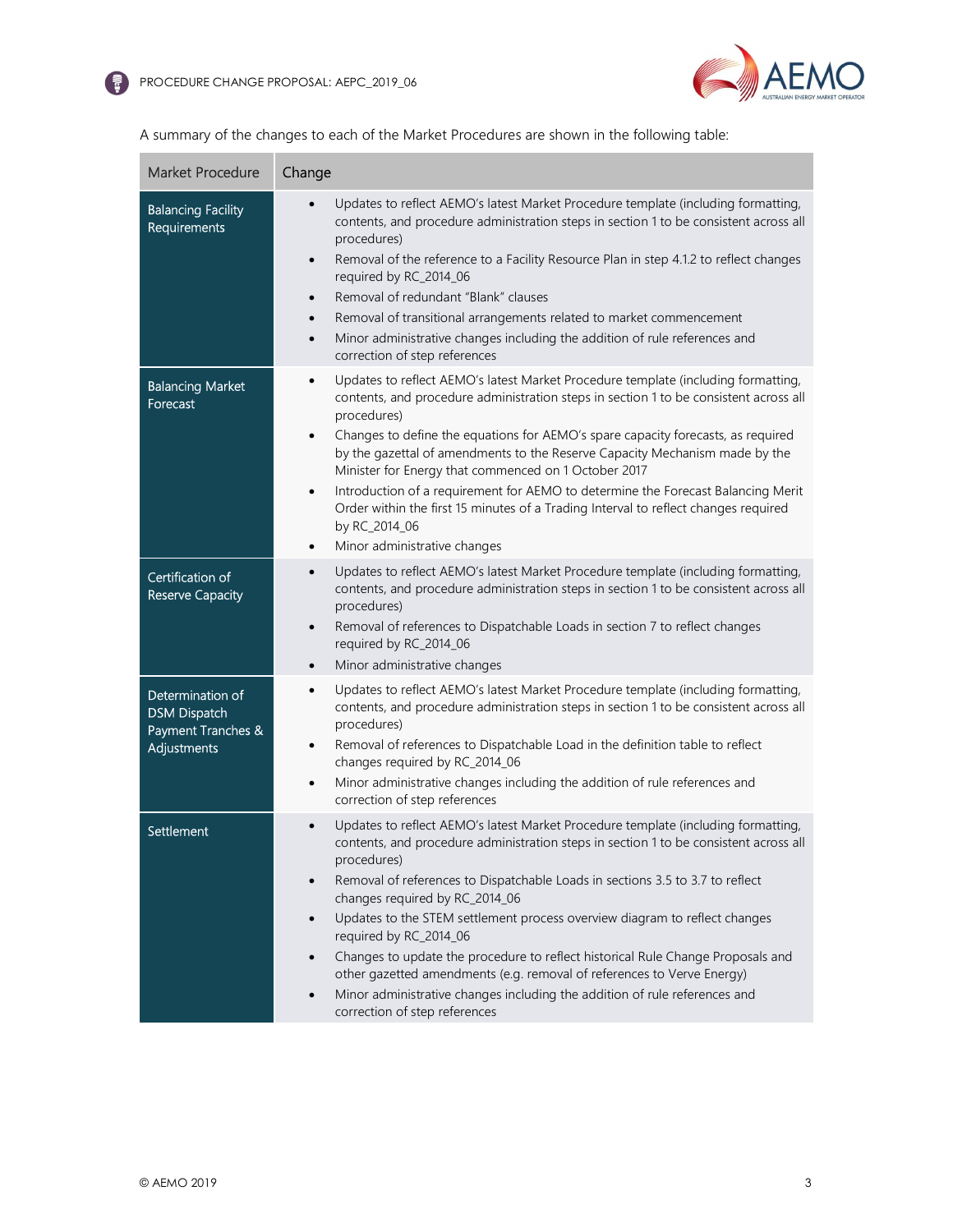

| <b>Market Procedure</b>            | Change                                                                                                                                                                                                                          |
|------------------------------------|---------------------------------------------------------------------------------------------------------------------------------------------------------------------------------------------------------------------------------|
| Determining Loss<br><b>Factors</b> | Updates to reflect AEMO's latest Market Procedure template (including formatting,<br>contents, and procedure administration steps in section 1 to be consistent across all<br>procedures)                                       |
|                                    | Removal of the list of specific references services, instead to require Western Power<br>$\bullet$<br>to document the mapping of all applicable reference services under the approved<br>access arrangement current at the time |
|                                    | Removal of reference to Dispatchable Loads in step 3.2.3 to reflect changes<br>$\bullet$<br>required by RC 2014 06                                                                                                              |
|                                    | Minor administrative changes including the addition of rule references and<br>$\bullet$<br>correction of step references                                                                                                        |

AEMO considers the Market Procedures, if amended as proposed, would better achieve the Wholesale Market Objectives, as they provide the necessary process related information for AEMO and other Rule Participants to comply with the requirements of the Amending Rules approved in the Final Rule Change report for Rule Change Proposal RC\_2014\_06.

AEMO held a meeting of the AEMO Procedure Change Working Group on 2 May 2019. Market Participants did not raise any material issues with the proposed amended procedures.

AEMO invites stakeholders to suggest alternative options or drafting where they consider that these would improve the procedures, or better meet the Wholesale Market Objectives stated in section 122(2) of the Electricity Industry Act 2004 and clause 1.2.1 of the WEM Rules. AEMO also asks stakeholders to identify any unintended adverse consequences of the proposed amended procedures.

Stakeholders are invited to submit written responses on the proposed Market Procedures by 5:00 PM (Australian Western Standard Time) on 6 June 2019, in accordance with the call for submissions published with this paper.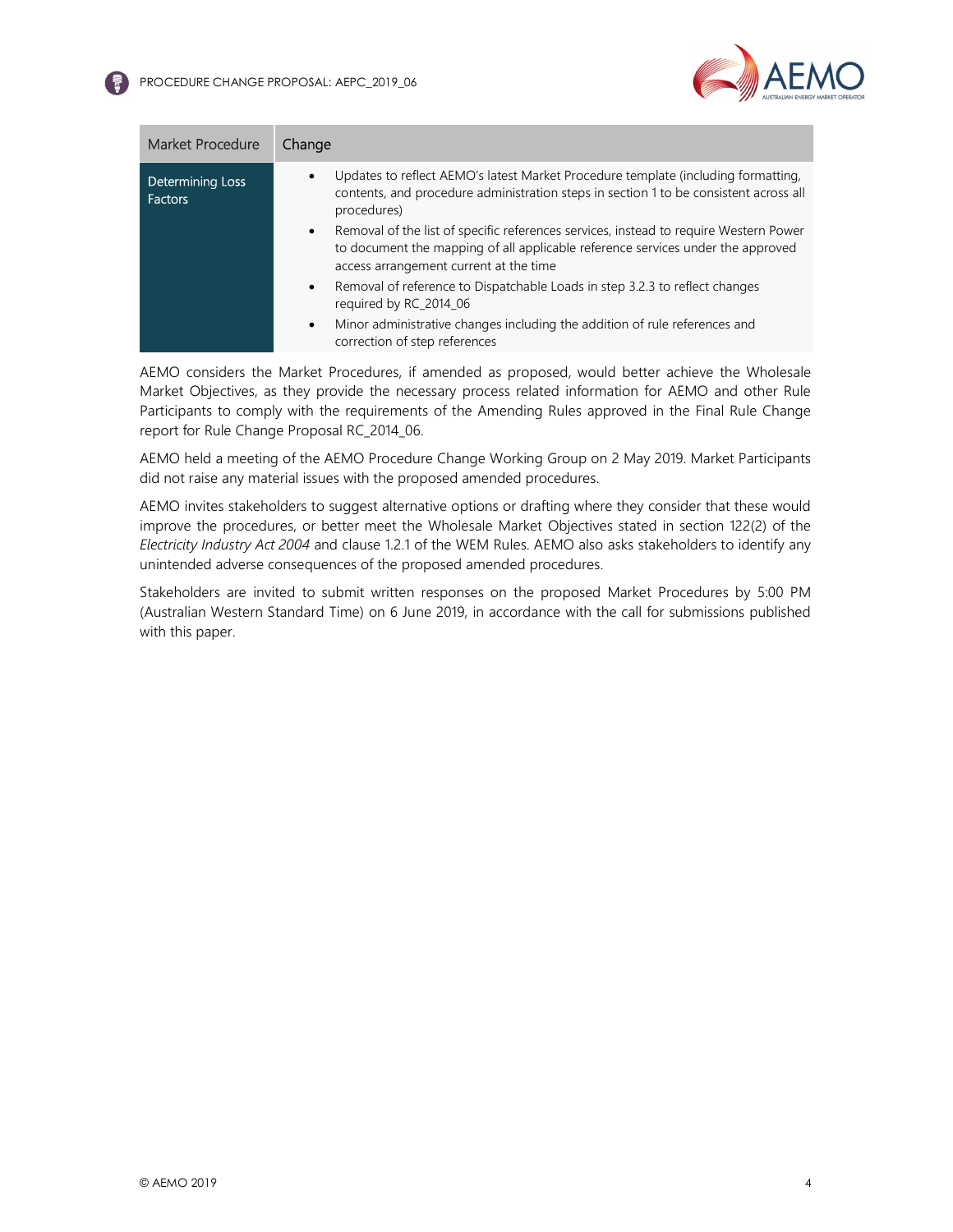

# **CONTENTS**

|                  | <b>EXECUTIVE SUMMARY</b>                |                   |
|------------------|-----------------------------------------|-------------------|
| $\mathbf{1}$     | <b>PROCEDURE CHANGE PROCESS</b>         | 6                 |
| 2.               | <b>BACKGROUND</b>                       | 7                 |
| 2.1.             | Regulatory requirements                 | 7                 |
| 2.2.             | Context for this consultation           | 9                 |
| 2.3.             | Consultation to date                    | 10 <sup>°</sup>   |
| $\overline{3}$ . | PROPOSED PROCEDURE CHANGE               | 10                |
| 3.1.             | Detail of the proposed procedure change | 10 <sup>°</sup>   |
| 3.2.             | Proposed drafting                       | $12 \overline{ }$ |
| 3.3.             | Wholesale Market Objective assessment   | $12 \overline{ }$ |
| 4.               | SUMMARY OF MATTERS FOR CONSULTATION     | 14                |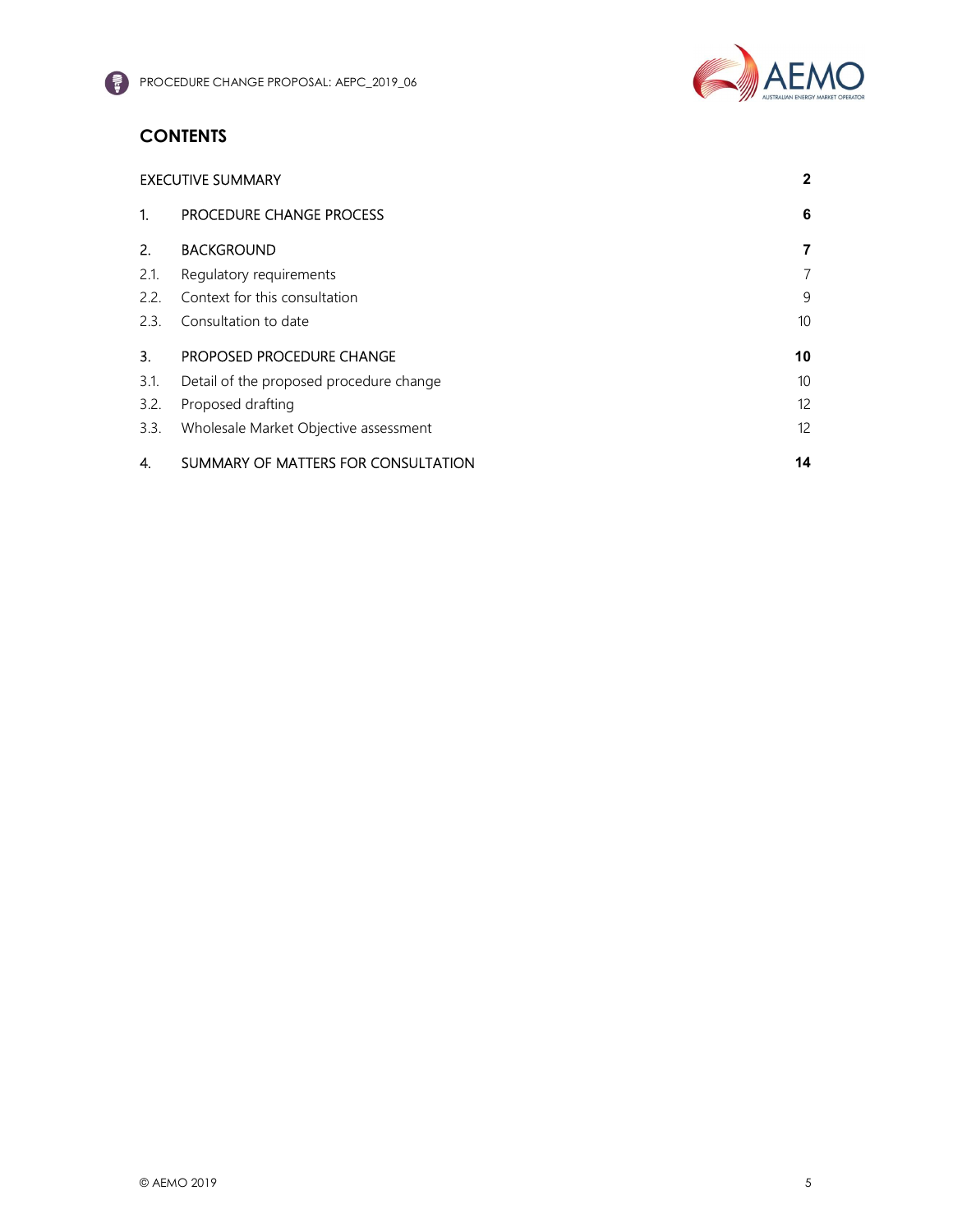

# 1. PROCEDURE CHANGE PROCESS

Section 2.10 of the WEM Rules outlines the Procedure Change Process. AEMO may initiate the Procedure Change Process in respect of Market Procedures (including Power System Operation Procedures and the Monitoring and Reporting Protocol), for which it is responsible, by developing a Procedure Change Proposal. Rule Participants may notify AEMO where they consider an amendment or replacement of an AEMO Market Procedure would be appropriate.

Under clause 2.10.3 of the WEM Rules, if an Amending Rule requires AEMO to develop new Market Procedures or to amend or replace existing Market Procedures, then AEMO is responsible for the development, amendment, or replacement of Market Procedures so as to comply with the Amending Rule.

Under clause 2.9.3 of the WEM Rules, Market Procedures:

- (a) must:
	- i. be developed, amended or replaced in accordance with the process in the WEM Rules;
	- ii. be consistent with the Wholesale Market Objectives; and
	- iii. be consistent with the WEM Rules, the Electricity Industry Act and Regulations; and
- (b) may be amended or replaced in accordance with section 2.10 of the WEM Rules and must be amended or replaced in accordance with section 2.10 of the WEM Rules where a change is required to maintain consistency with Amending Rules.

The Wholesale Market Objectives are:

- (a) to promote the economically efficient, safe and reliable production and supply of electricity and electricity related services in the South West interconnected system;
- (b) to encourage competition among generators and retailers in the South West interconnected system, including by facilitating efficient entry of new competitors;
- (c) to avoid discrimination in that market against particular energy options and technologies, including sustainable energy options and technologies such as those that make use of renewable resources or that reduce overall greenhouse gas emissions;
- (d) to minimise the long-term cost of electricity supplied to customers from the South West interconnected system; and
- (e) to encourage the taking of measures to manage the amount of electricity used and when it is used.

AEMO has published this Procedure Change Proposal in accordance with the Procedure Change Process in section 2.10 of the WEM Rules.

AEMO's indicative timeline for this consultation is outlined below. Dates may be adjusted depending on the number and complexity of issues raised in submissions and any meetings with stakeholders.

| <b>Process Stage</b>                               | Indicative date |
|----------------------------------------------------|-----------------|
| Procedure Change Proposal published                | 8 May 2019      |
| Submissions due on Procedure Change Proposal       | 6 June 2019     |
| Procedure Change Report published                  | 25 June 2019    |
| Proposed commencement of amended Market Procedures | 1 July 2019     |

Prior to the due date for submissions, stakeholders may request a meeting with AEMO to discuss the issues and proposed changes raised in this Procedure Change Proposal.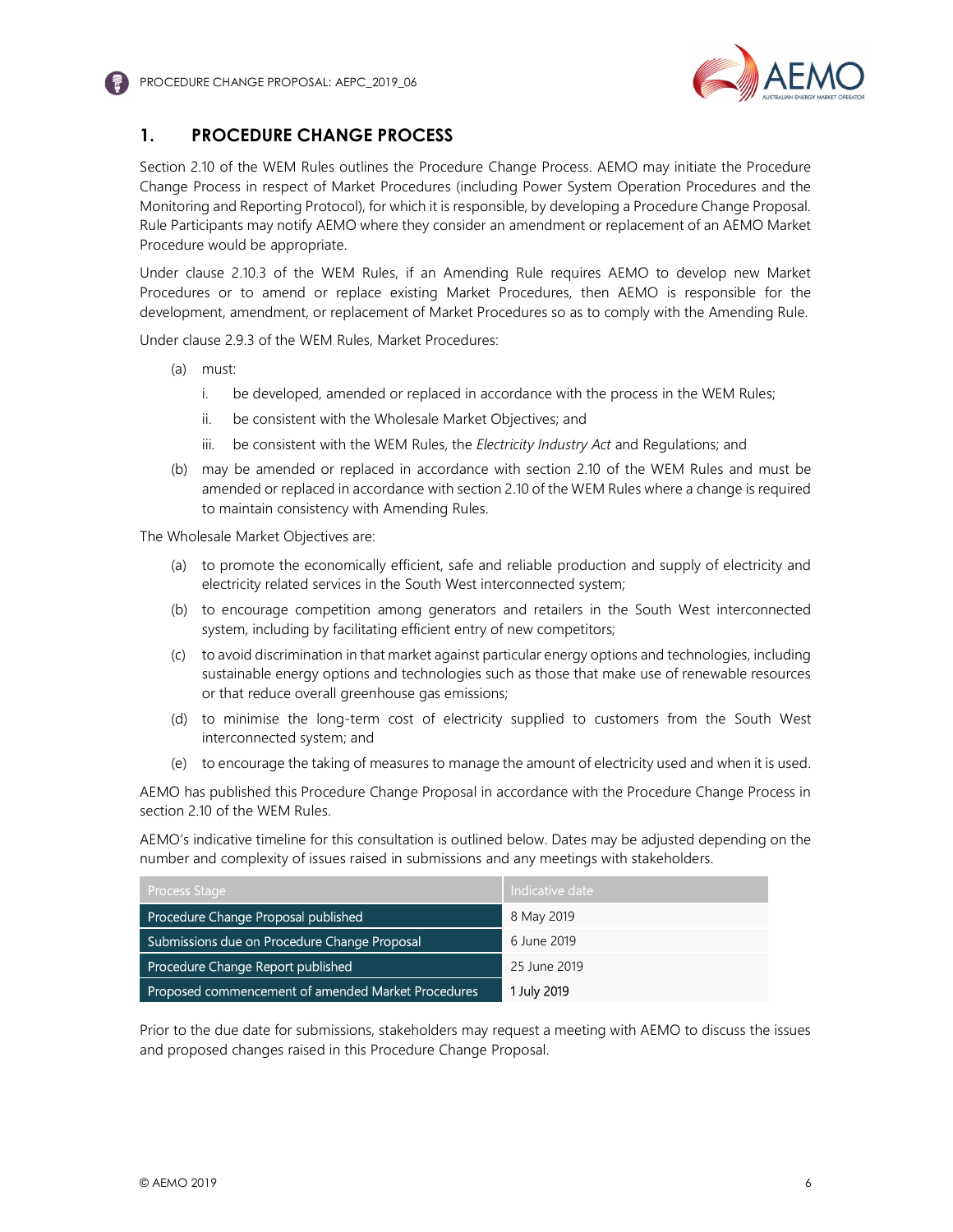

# 2. BACKGROUND

## 2.1. Regulatory requirements

This Procedure Change Proposal addresses the necessary consequential changes to six Market Procedures as a result of the Rule Change Proposal: Removal of Resource Plans and Dispatchable Loads (RC\_2014\_06). The relevant procedures are: Balancing Facility Requirements, Balancing Market Forecast, Certification of Reserve Capacity, Determination of DSM Dispatch Payment Tranches and Adjustments, Settlement and Determining Loss Factors. The Rule Change Panel's final decision on RC\_2014\_06 implemented the following key amendments:

- Remove the concept of Resource Plans from the WEM Rules, as the primary purpose of Resource Plans no longer existed, due to the evolution of the market's operations, and yet they continued to place a significant and unnecessary administrative burden on Market Generators and imposed costs on the market operator.
- Remove the concept of the Dispatchable Load Facility Class from the WEM Rules, as the Dispatchable Load provisions are confusing for stakeholders, potentially open to gaming and likely to prove unworkable in practice. AEMO considered the cost of addressing the issues with Dispatchable Loads would be significant and the potential benefits low.
- Extend the STEM window by one hour to provide more time for Market Participants to rectify any issues or correct any errors that may affect their STEM Submissions.
- Provide clarification of the STEM Submission parameter update process that the market operator is required to follow to allow continual updates to be made in real-time whenever it accepts a new STEM Submission.
- Remove the obligation for Market Participants to access STEM Auction results by a certain time, and for the market operator to contact Market Participants that could not access their STEM Auction results in the required timeframe on the basis that this requirement only existed because the auction results were an input into Resource Plans, which were proposed to be removed.
- Remove the requirement for Market Generators to provide Fuel Declaration updates, as these are now provided through the BMO.

This Procedure Change Proposal addresses the necessary consequential changes to AEMO's Market Procedures, as required to be developed or amended under clause 2.10.3 of the WEM Rules, specifically related to the following Market Procedures:

- Balancing Facility Requirements;
- Balancing Market Forecast;
- **•** Certification of Reserve Capacity;
- Determination of DSM Dispatch Payment Tranches and Adjustments;
- Settlement; and
- Determining Loss Factors.

Clause 7A.1.6 of the WEM Rules (as in effect from 1 July 2019) provides the requirement for the Market Procedure: Balancing Facility Requirements:

7A.1.6. AEMO must develop a Balancing Facility Requirements Market Procedure specifying:

- a) technical and communication criteria that a Balancing Facility, or a type of Balancing Facility, must meet, including:
	- i. Facility quantity parameters and limits for participation in the Balancing Market;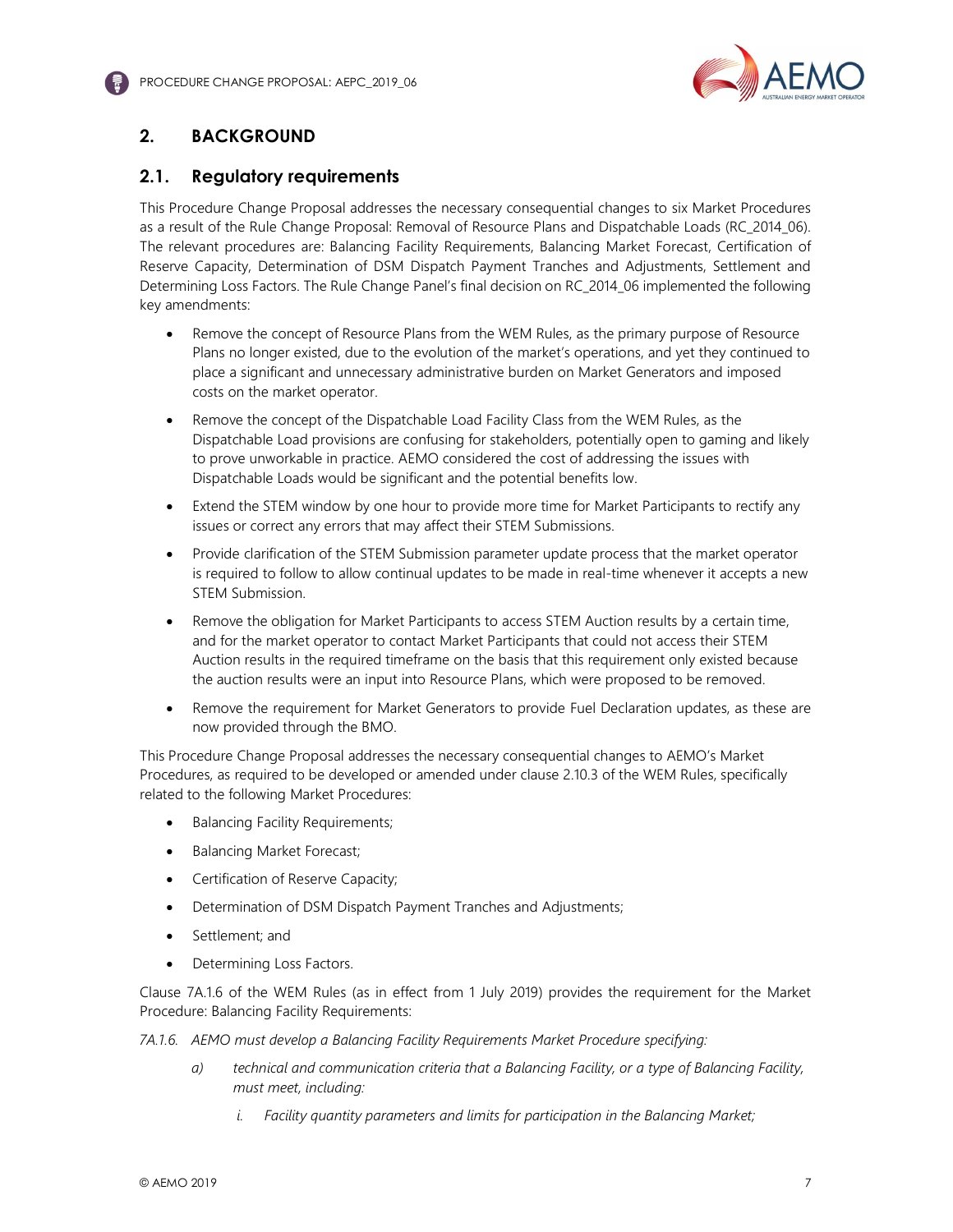



- ii. the manner and forms of communication to be used while participating in the Balancing Market, including receiving Dispatch Instructions; and
- iii. ramp rate limitations; and
- b) the type of conditions AEMO may impose under clause 7A.1.11(b) and the manner and circumstances in which they may be imposed and lifted.

The current version of the Market Procedure: Balancing Facility Requirements commenced on 18 April 2017.

Clauses 7A.3.3 and 7A.3.4 of the WEM Rules (as in effect from 1 July 2019) provide the requirement for the Market Procedure: Balancing Market Forecast:

- 7A.3.3. AEMO must document in the Balancing Forecast Market Procedure the processes it must follow when:
	- a) determining Forecast BMOs and providing them to System Management;
	- b) preparing and publishing Balancing Forecasts; and
	- c) assigning priority to Facilities in the case where there is a tie in a Forecast BMO or Forecast LFAS Merit Order.
- 7A.3.4. AEMO must document in the Balancing Forecast Market Procedure in accordance with the following principles:
	- a) to the extent reasonably practicable, Balancing Forecasts must use the latest information available to AEMO; and
	- b) Balancing Forecasts must provide Market Participants with information upon which to make an assessment regarding their Balancing Submissions and whether to update a Balancing Submission.

The current version of the Market Procedure: Balancing Market Forecast commenced on 18 April 2017.

Clauses 4.9.10 and 4.28C.15 of the WEM Rules provide the requirement for the Market Procedure: Certification of Reserve Capacity:

- 4.9.10. AEMO must document the procedure that:
	- a) Market Participants must follow in the process of applying for Certified Reserve Capacity; and
	- b) AEMO must follow in processing applications for Certified Reserve Capacity, including how Certified Reserve Capacity is assigned and Reserve Capacity Obligation Quantities are set,

in a Market Procedure. AEMO and Market Participants must follow that documented Market Procedure when Market Participants are applying for Certified Reserve Capacity and when AEMO is processing those applications.

4.28C.15. AEMO must document the process for applying for and approving Capacity Credits in accordance with this clause 4.28C in a Market Procedure, and AEMO and Market Participants must follow that documented Market Procedure.

The current version of the Market Procedure: Certification of Reserve Capacity commenced on 1 October 2017.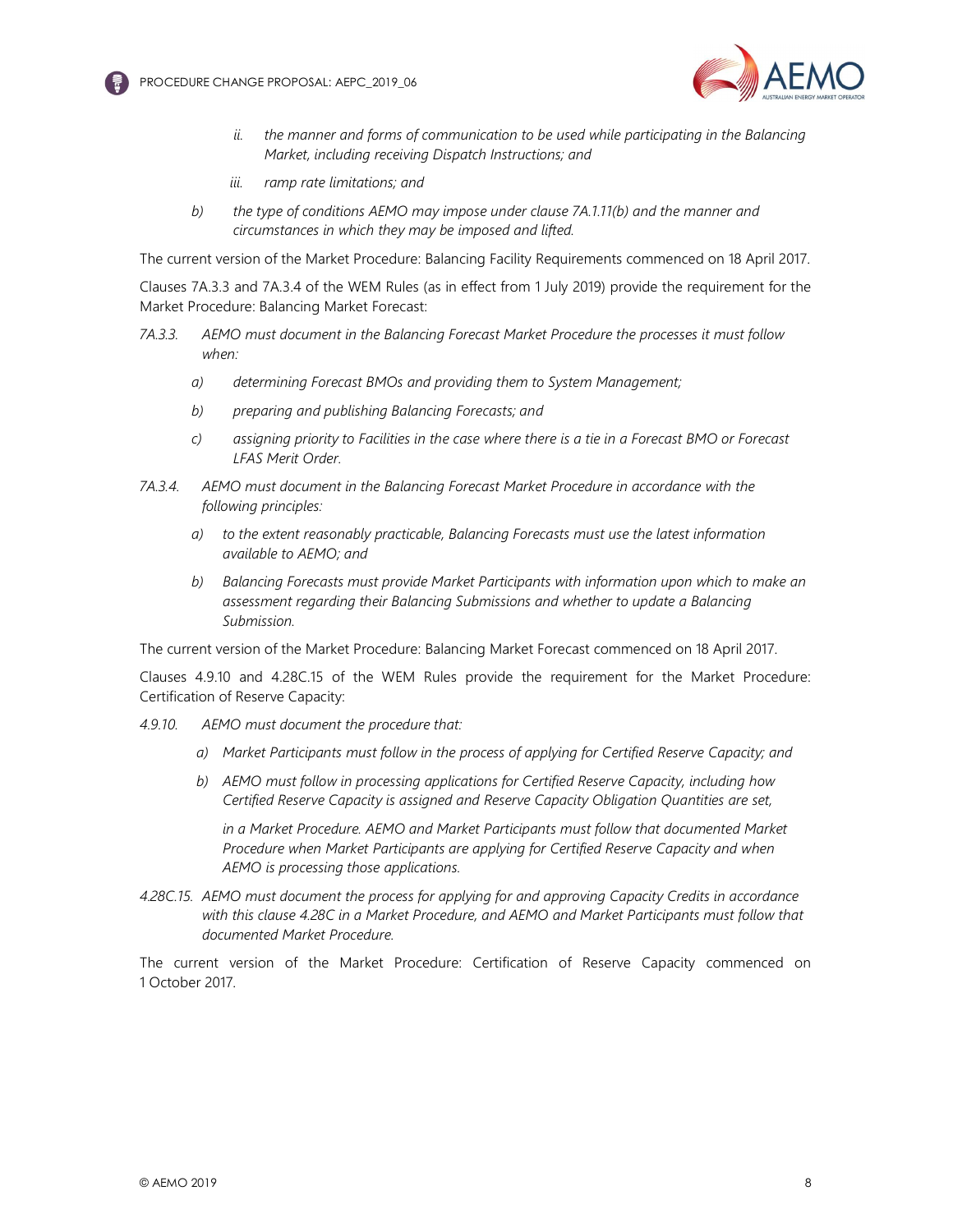



Clauses 6.17.6B and 6.17.6F of the WEM Rules provide the requirement for the Market Procedure: Determination of DSM Dispatch Payment Tranches and Adjustments:

- 6.17.6B. AEMO must develop a Market Procedure that details the methodology to calculate the Tranche 2 DSM Dispatch Payment and the Tranche 3 DSM Dispatch Payment for each Demand Side Programme.
- 6.17.6F. AEMO must document the procedure it follows in making the adjustment referred to in clause 6.17.6E, and Rule Participants, including AEMO, must follow the documented Market Procedure.

The current version of the Market Procedure: Determination of DSM Dispatch Payment Tranches and Adjustments commenced on 1 October 2017.

Clause 9.2.1 of the WEM Rules provides the requirement for the Market Procedure: Settlement:

9.2.1. AEMO must document the settlement process, including the application of taxes and interest, in the Settlement Procedure, and AEMO and Market Participants must follow that documented Market Procedure.

The current version of the Market Procedure: Settlement commenced on 18 April 2017.

Clause 2.27.17 of the WEM Rules provides the requirement for the Market Procedure: Determining Loss Factors:

2.27.17. AEMO must, with the assistance of Network Operators, document the standards, methodologies, classification systems and procedures to be used in determining Loss Factors in the Market Procedure for Determining Loss Factors.

The current version of the Market Procedure: Determining Loss Factors commenced on 30 November 2015.

AEMO has developed and reviewed the proposed amended Market Procedures as a whole to ensure compliance with the relevant provisions in the Electricity Industry Act, Regulations and WEM Rules (as in force and as decided to be amended).

## 2.2. Context for this consultation

Under clause 2.10.3 of the WEM Rules, if an Amending Rule requires AEMO to develop new Market Procedures or to amend or replace existing Market Procedures, then AEMO is responsible for the development, amendment, or replacement of Market Procedures so as to comply with the Amending Rule.

On 29 October 2018, the Rule Change Panel published its final decision on the former Independent Market Operator's Rule Change Proposal: Rule Change Proposal: Removal of Resource Plans and Dispatchable Loads (RC\_2014\_06). The Rule Change Panel's final decision was to implement the following key changes:

- Remove the concept of Resource Plans from the WEM Rules, as the primary purpose of Resource Plans no longer existed, due to the evolution of the market's operations, and yet they continued to place a significant and unnecessary administrative burden on Market Generators and imposed costs on the market operator.
- Remove the concept of the Dispatchable Load Facility Class from the WEM Rules as the Dispatchable Load provisions are confusing for stakeholders, potentially open to gaming and likely to prove unworkable in practice. AEMO considered the cost of addressing the issues with Dispatchable Loads would be significant and the potential benefits low.
- Extend the STEM window by one hour to provide more time for Market Participants to rectify any issues or correct any errors that may affect their STEM Submissions.
- Provide clarification of the STEM Submission parameter update process that the market operator is required to follow to allow continual updates to be made in real-time whenever it accepts a new STEM Submission.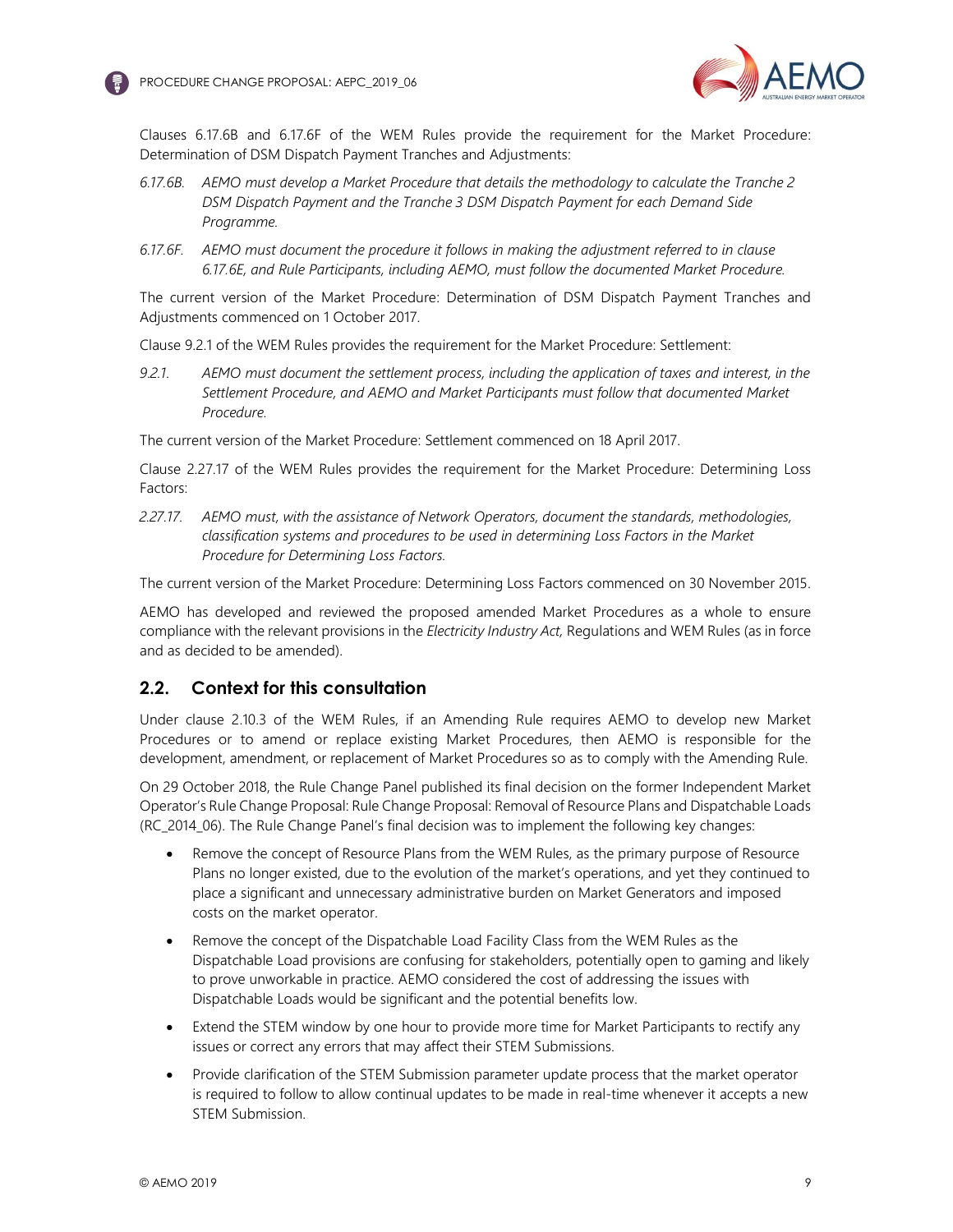



- Remove the obligation for Market Participants to access STEM Auction results by a certain time, and for the market operator to contact Market Participants that could not access their STEM Auction results in the required timeframe on the basis that this requirement only existed because the auction results were an input into Resource Plans, which were proposed to be removed.
- Remove the requirement for Market Generators to provide Fuel Declaration updates as these are now provided through the BMO.

The Minister for Energy approved the proposed Amending Rules on 26 November 2018 to come into effect on 1 July 2019.

# 2.3. Consultation to date

Draft versions of the proposed amended Market Procedures were presented at the 'AEMO WEM Procedure Change' workshop held on 2 May 2019.

Stakeholders from Alinta Energy, the Australian Energy Council, Bluewaters Power, Collgar, ERM Power, Kleenheat, Metro Power, Perth Energy, Synergy, Transalta and Western Power attended the workshop and did not raise any material issues with the proposed amended procedures.

Minor changes and formatting corrections were suggested and the relevant procedures have been updated accordingly.

Details of the AEMO WEM Procedure Change workshop are available at: http://aemo.com.au/Stakeholder-Consultation/Industry-forums-and-working-groups/WA-Forums.

## 3. PROPOSED PROCEDURE CHANGE

### 3.1. Detail of the proposed procedure change

The following sections provide an overview of the key changes that were made to each of the affected Market Procedures.

#### 3.1.3. Balancing Facility Requirements

This procedure is proposed to be amended to remove the reference to a Facility Resource Plan in step 4.1.2 of the procedure as required by RC\_2014\_06.

In addition, AEMO proposed minor amendments including:

- updates to reflect AEMO's latest Market Procedure template (including formatting, contents, and procedure administration steps in section 1 to be consistent across all procedures);
- removal of "Blank" clauses; and
- minor administrative changes, including correcting rule and step references.

AEMO proposes to commence the proposed amended Market Procedure on 1 July 2019 in line with the commencement date for the associated WEM Rules.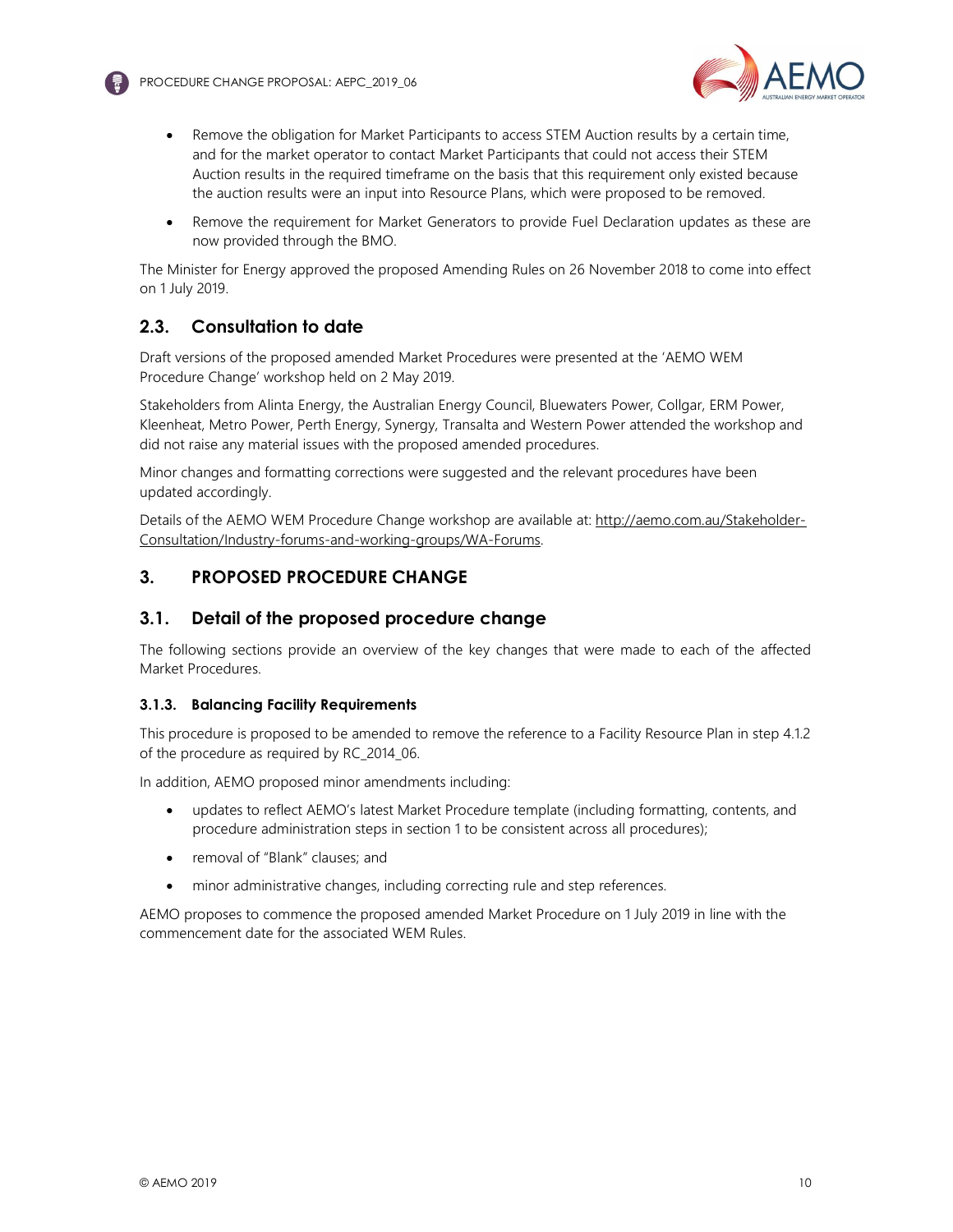



### 3.1.4. Balancing Market Forecast

This procedure is proposed to be amended to:

- define the equations for AEMO's spare capacity forecasts, as required by the gazettal of amendments made by the Minister for Energy that commenced on 1 October 2017; and
- introduce a requirement for AEMO to determine the Forecast BMO within the first 15 minutes of a Trading Interval, as required by RC\_2014\_06.

In addition, AEMO proposes minor amendments to reflect AEMO's latest Market Procedure template (including formatting, contents, and procedure administration steps in section 1 to be consistent across all procedures).

AEMO proposes to commence the proposed amended Market Procedure on 1 July 2019 in line with the commencement date for the associated WEM Rules.

#### 3.1.5. Certification of Reserve Capacity

This procedure is proposed to be amended to remove references to Dispatchable Loads in section 7 of the procedure as required by RC\_2014\_06.

In addition, AEMO proposes minor amendments to reflect AEMO's latest Market Procedure template (including formatting, contents, and procedure administration steps in section 1 to be consistent across all procedures).

AEMO proposes to commence the proposed amended Market Procedure on 1 July 2019 in line with the commencement date for the associated WEM Rules.

#### 3.1.6. Determination of DSM Dispatch Payment Tranches and Adjustments

This procedure is proposed to be amended for the removal of references to a Dispatchable Load in the definition table of the procedure, as required by RC\_2014\_06.

In addition, AEMO proposes minor amendments including:

- updates to reflect AEMO's latest Market Procedure template (including formatting, contents, and procedure administration steps in section 1 to be consistent across all procedures); and
- minor administrative changes, including correcting rule and step references.

AEMO proposes to commence the proposed amended Market Procedure on 1 July 2019 in line with the commencement date for the associated WEM Rules.

#### 3.1.7. Settlement

This procedure is proposed to be amended to:

- remove references to Dispatchable Loads in sections 3.5 to 3.7 of the procedure, as required by RC\_2014\_06;
- update the STEM Settlement Process Overview diagram in section 2.1 to reflect changes in STEM times, as required by RC\_2014\_06; and
- update the procedure for previous Rule Change Proposals and other gazetted amendments, such as removal of references to Verve Energy.

In addition, AEMO proposes minor amendments including:

- updates to reflect AEMO's latest Market Procedure template (including formatting, contents, and procedure administration steps in section 1 to be consistent across all procedures); and
- minor administrative changes, including correcting rule and step references.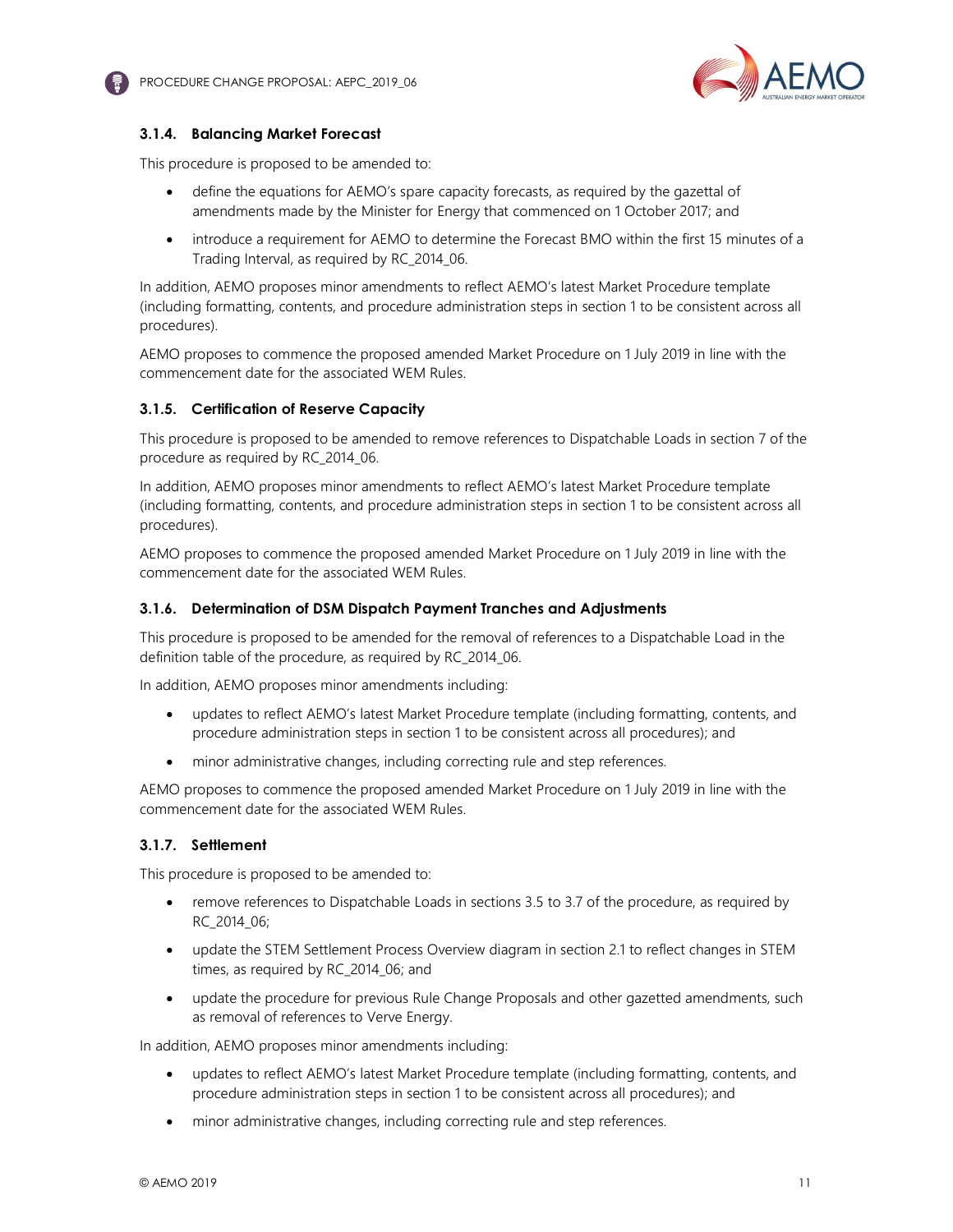



AEMO proposes to commence the proposed amended Market Procedure on 1 July 2019 in line with the commencement date for the associated WEM Rules.

#### 3.1.8. Determining Loss Factors

This procedure is proposed to be amended to:

- remove the list of specific references services, instead to require Western Power to document the mapping of all applicable reference services under the approved access arrangement current at the time; and
- remove the reference to Dispatchable Loads in step 3.2.3 of the procedure, as required by RC\_2014\_06.

In addition, AEMO proposes minor changes and amendments including:

- updates to reflect AEMO's latest Market Procedure template (including formatting, contents, and procedure administration steps in section 1 to be consistent across all procedures); and
- minor administrative changes, including correcting rule and step references.

AEMO proposes to commence the proposed amended Market Procedure on 1 July 2019 in line with the commencement date for the associated WEM Rules.

## 3.2. Proposed drafting

AEMO has published a draft of the proposed amended Market Procedures for Balancing Market Forecast, Certification of Reserve Capacity, Determination of DSM Dispatch Payment Tranches and Adjustments, Settlement and Determining Loss Factors, incorporating the changes AEMO proposes for consultation with stakeholders.

Clean and change-marked versions are available at: http://www.aemo.com.au/StakeholderConsultation/Consultations/AEPC\_2019\_06.

#### 3.3. Wholesale Market Objective assessment

The steps outlined in the proposed amended Market Procedures describe how Rule Participants will implement their obligations under the WEM Rules.

AEMO considers that the steps are drafted in a way that does not change the objectives of the WEM Rules. Moreover, they provide critical information about how each Rule Participant may meet its obligations under the WEM Rules, thereby increasing procedural transparency and certainty.

As a result, AEMO considers that the Market Procedures, as proposed to be amended, are consistent with the Wholesale Market Objectives as follows:

| <b>Balancing Facility</b><br>Consistent with all objectives<br>Requirements | Market Procedure | Objectives met | Reason                                                                                                                                                                                                                                                                                                                                                                          |
|-----------------------------------------------------------------------------|------------------|----------------|---------------------------------------------------------------------------------------------------------------------------------------------------------------------------------------------------------------------------------------------------------------------------------------------------------------------------------------------------------------------------------|
| amended WEM Rules.                                                          |                  |                | The proposed amendments will clarify the<br>requirements for a Balancing Facility in the<br>WEM by removing the reference to a Facility<br>Resource Plan, aligning the procedure with the<br>This will eliminate unnecessary processes from<br>the Market Procedure and therefore reduce<br>administrative burden and the related<br>unnecessary costs for Market Participants. |
| the clarity of the WEM Rules.                                               |                  |                | The proposed amendments will also increase                                                                                                                                                                                                                                                                                                                                      |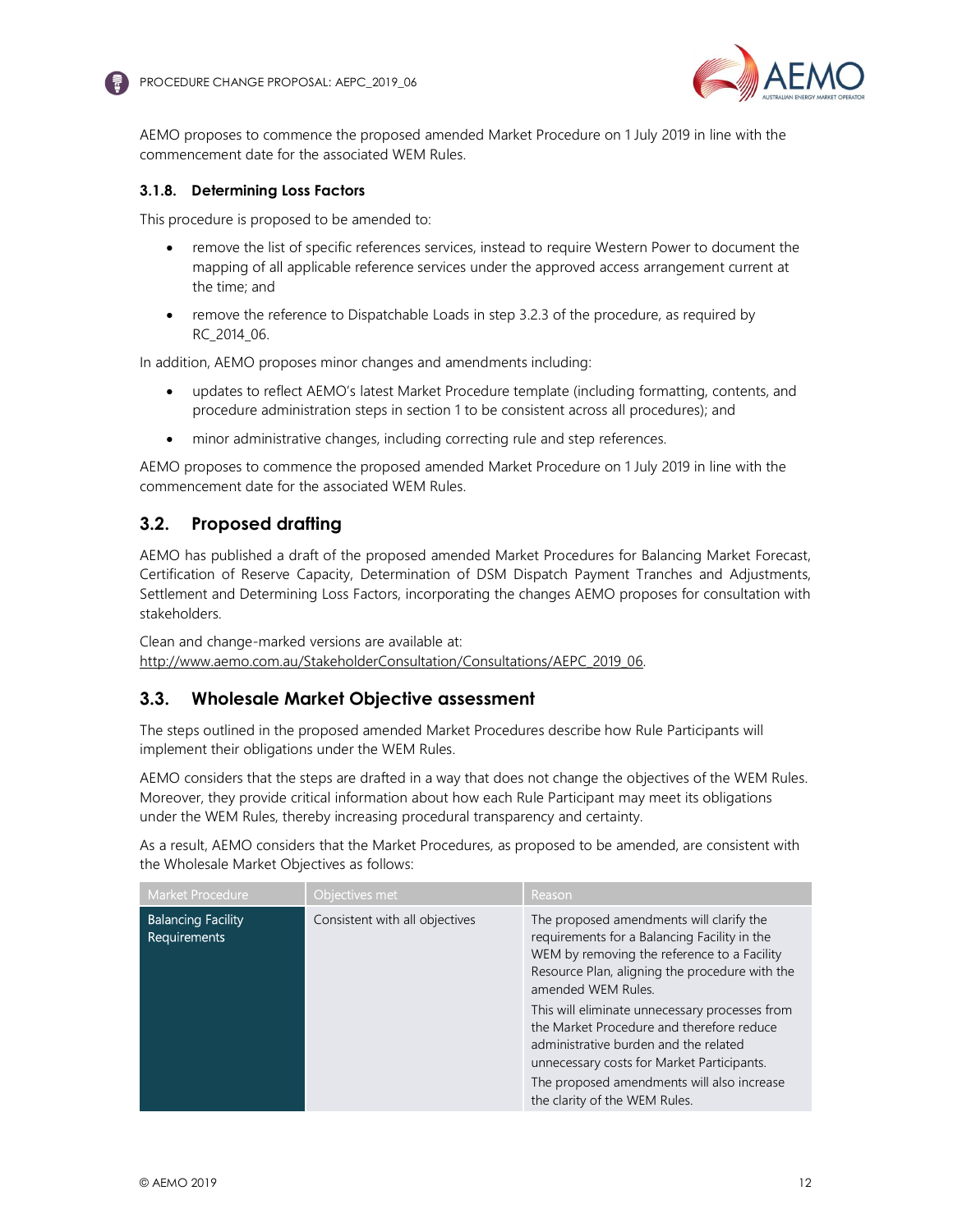



| <b>Market Procedure</b>                                                     | Objectives met                                                   | Reason                                                                                                                                                                                                                                                                                                                                                                                                                                                                                                                                                                                                                                                                                                                                                                                                                                                                                             |
|-----------------------------------------------------------------------------|------------------------------------------------------------------|----------------------------------------------------------------------------------------------------------------------------------------------------------------------------------------------------------------------------------------------------------------------------------------------------------------------------------------------------------------------------------------------------------------------------------------------------------------------------------------------------------------------------------------------------------------------------------------------------------------------------------------------------------------------------------------------------------------------------------------------------------------------------------------------------------------------------------------------------------------------------------------------------|
| <b>Balancing Market Forecast</b>                                            | Consistent with all objectives                                   | The proposed amendments will increase the<br>clarity of the forecasting process by providing<br>additional detail with respect to:<br>how AEMO will determine forecast<br>$\bullet$<br>spare capacity; and<br>when AEMO must determine the<br>Forecast BMO,<br>under the amended WEM Rules.                                                                                                                                                                                                                                                                                                                                                                                                                                                                                                                                                                                                        |
| Certification of Reserve<br>Capacity                                        | Better meets (a) and (d)<br>Consistent with all objectives       | The proposed amendments will clarify the<br>application of the certification process by<br>removing the reference to Dispatchable Loads,<br>aligning the procedure with the amended<br><b>WEM Rules.</b><br>This will promote economic efficiency and<br>contribute to minimising the long-term cost of<br>electricity by eliminating a Facility Class that has<br>provided no benefit to the WEM and imposes<br>ongoing administrative and system costs on the<br>market.                                                                                                                                                                                                                                                                                                                                                                                                                         |
| Determination of DSM<br>Dispatch Payment<br><b>Tranches and Adjustments</b> | Consistent with all objectives                                   | The proposed amendments will clarify the<br>application of the determination of DSM<br>dispatch payments by removing the reference<br>to Dispatchable Loads, aligning the procedure<br>with the amended WEM Rules.                                                                                                                                                                                                                                                                                                                                                                                                                                                                                                                                                                                                                                                                                 |
| Settlement                                                                  | Better meets (a) and (b)<br>Consistent with all other objectives | The proposed amendments will:<br>clarify the settlement process by<br>$\bullet$<br>removing the reference to<br>Dispatchable Loads;<br>amend timelines in relation to the<br>$\bullet$<br>STEM settlement process; and<br>make minor administrative changes,<br>$\bullet$<br>to align the procedure with the amended<br>WEM Rules.<br>The proposed amendments will promote<br>economic efficiency and encourage competition<br>among generators and retailers by reducing the<br>risks for Market Participants of not meeting the<br>deadline for making a valid STEM Submission.<br>The proposed amendments will promote<br>economic efficiency by allowing AEMO to<br>recover from Scheduling Day issues caused by<br>errors in key input data and ensure the effective<br>operation of the STEM Auction process.<br>The proposed amendments will also increase<br>the clarity of the WEM Rules. |